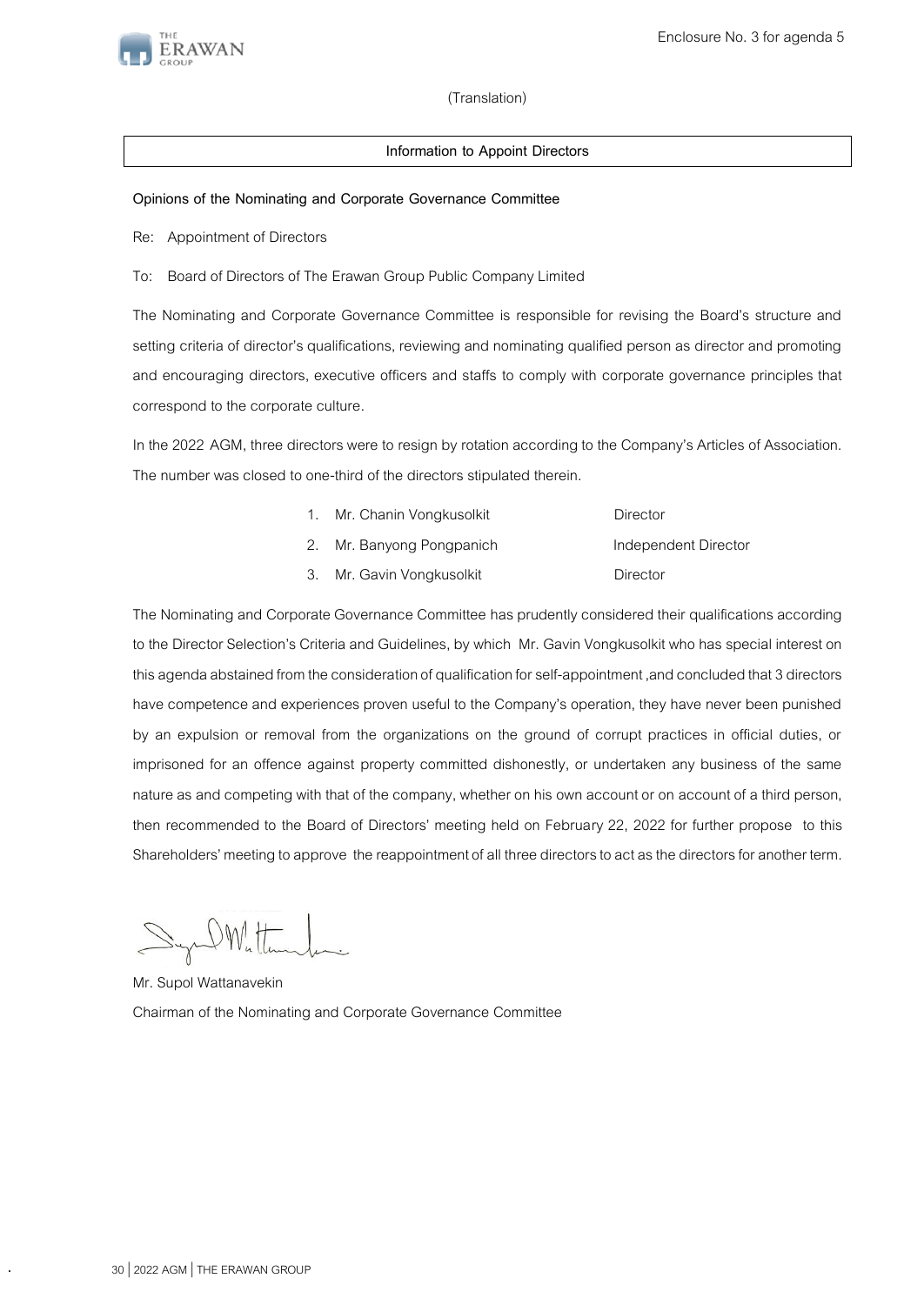

| The credentials and backgrounds of the proposed persons     |                                                                    |  |  |  |  |
|-------------------------------------------------------------|--------------------------------------------------------------------|--|--|--|--|
| Mr. Chanin Vongkusolkit<br>Age 69 years                     | To be appointed in position of Director                            |  |  |  |  |
| Position in ERW                                             | Chairman of the Board of Directors (appointed date April 27, 2018) |  |  |  |  |
| Date of Directorship                                        | November 4, 2004 (17 years working period)                         |  |  |  |  |
| ERW Shareholdings (31/12/2021)                              | 185,229 shares (0.0041% of total shares of the paid-up capital)    |  |  |  |  |
| Legal record in the past 10 years                           | - None -                                                           |  |  |  |  |
| Attention of the Board and The Committee<br>meeting in 2021 | - The Board of Directors Meeting 11/12 times                       |  |  |  |  |
| Education                                                   | Master of Business Administration (Finance), St. Louis University, |  |  |  |  |
|                                                             | Missouri, USA                                                      |  |  |  |  |
| Director Training Program (IOD) and                         | DCP: Refresher Course 3/2006                                       |  |  |  |  |
| others                                                      | DCP: Director Certification Program 20/2002                        |  |  |  |  |
|                                                             | LDP: Leadership Development Program 2012                           |  |  |  |  |
| Position in Other Listed Company                            |                                                                    |  |  |  |  |
| 2016 - Present                                              | - Chairman of the Board of Director, Banpu Plc.                    |  |  |  |  |
| 2015 - Present                                              | - Director, Banpu Power Plc.                                       |  |  |  |  |
| 1983 - Present                                              | - Director, Banpu Plc.                                             |  |  |  |  |
| Position in Non-Listed Company                              |                                                                    |  |  |  |  |
| 1983 – Present                                              | - Director, Mitr Phol Sugar Corp., Ltd.                            |  |  |  |  |
| Present                                                     | - Director, Mid Siam Sugar Co., Ltd.                               |  |  |  |  |
| Present                                                     | - Director, Plam Springs Place Co., Ltd.                           |  |  |  |  |
| Present                                                     | - Director, TME Capital Co., Ltd.                                  |  |  |  |  |
| Present                                                     | - Director, City Holdings Co., Ltd.                                |  |  |  |  |
| Present                                                     | - Director, UFINVES Corp. Ltd.                                     |  |  |  |  |

**Position in Rival Companies/Connected Business that may cause Conflict of interest -** No-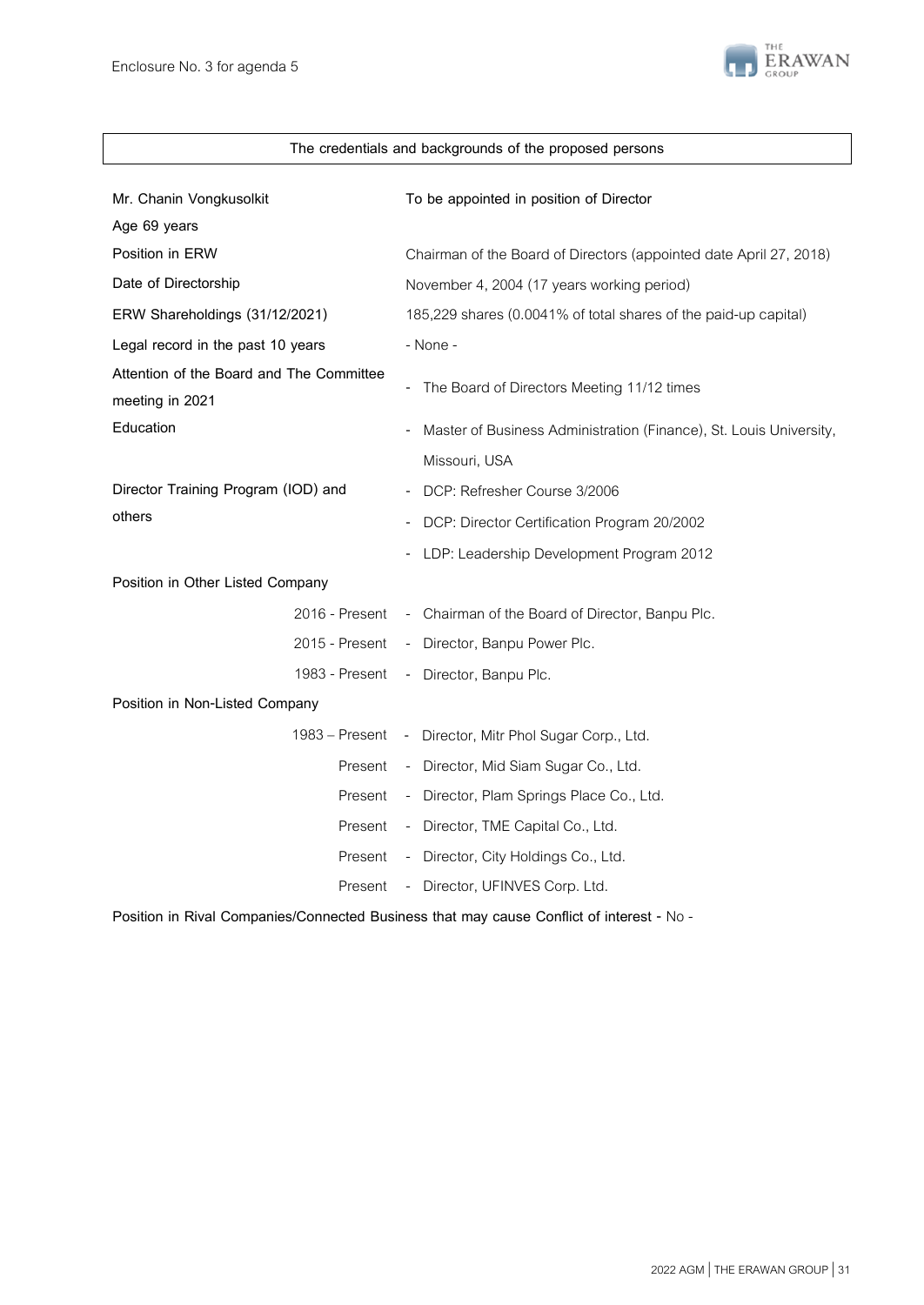

| Mr. Banyong Pongpanich                   | To be appointed in Position of Independent Director                              |
|------------------------------------------|----------------------------------------------------------------------------------|
| Age 67 years                             |                                                                                  |
| Position in ERW                          | -Independent Director                                                            |
|                                          | - Member of the Management Development and Compensation Committee                |
| Date of Directorship                     | November 16,2004 (20 years working period if being reappointed and holding       |
|                                          | position until to the end of this term)                                          |
| ERW shareholdings (31/12/2021)           | 5,400,000 shares (0.1192% of total shares of the pain-up capital)                |
| Legal record in the past 10 years        | -none-                                                                           |
| Attention of the Board and the Committee | - The Board of Directors Meeting 10/12 times                                     |
| Meeting in 2021                          | Management Development and Compensation Committee Meeting 2/3 times              |
| Education                                | Honorary Doctorate in Philosophy (Development Administration),                   |
|                                          | National Institute of Development Administration.                                |
|                                          | Honorary Doctorate in Economics, Chulalongkorn University                        |
|                                          | - Master of Business Administration (MBA), Sasin Graduate Institute of Business  |
|                                          | Administration of Chulalongkorn University                                       |
|                                          | Bachelor of Economics, Chulalongkorn University                                  |
| Director Training Program (IOD)          | - CGI: Corporate Governance for Capital Market Intermediaries 15/2016            |
|                                          | - ACEP: Anti-Corruption for Executive Program 2/2012                             |
|                                          | - DAP: Director Accreditation Program 36/2005                                    |
|                                          | - RCP: Role of the Chairman Program 5/2001                                       |
| Position in Other Listed Company         |                                                                                  |
| May 2019 - Present                       | Advisory of the Risk Oversight Committee, Kiatnakin Phatra Bank Plc.             |
| 2012 - Present                           | Director and Chairman of the Executive Committee, Kiatnakin Phatra Bank Plc.     |
| 2010 - Present                           | Chairman of the Board of Director, KKP Capital Plc.                              |
| 2007 - February 2021                     | Independent Director and Chairman of the Nomination and Remuneration             |
|                                          | Committee, Don Muang Tollway Plc.                                                |
| 2005- Present                            | Chairman of the Board of Director, Kiatnakin Phatra Securities Plc.              |
| 2012 - May 2019                          | Member of the Risk Management Committee, Kiatnakin Phatra Bank Plc.              |
| 2010 - April 2017                        | Chairman of the Nomination and Remuneration Committee, Muang Thai Insurance Plc. |
| 2008 - April 2017                        | Independent Director, Muang Thai Insurance Plc.                                  |
| Position in Non-Listed Company           | -None-                                                                           |

**Position in Rival Companies/Connected Business that may cause Conflict of interest** -No-

## **Supporting information for the election of independent directors**

- Family relationship with the Executive Officers of Major Shareholders of the company or its subsidiaries -None-
- Relationship with the company/subsidiaries/associates of any business registrations that may cause conflict of interests in the past 5 years -None-
- Being and executive director, employee, advisor, attorney, or auditor who is on the payroll(s) -No-
- Being a specialist i.e. Auditor or Legal Consultant or Advisory -No
- Business relationship with material implication which may prevent the person from performing his duty independently/ please specify transaction size (if any) -None-
- Demonstrating and independence of thought and action by giving and opinion without being influenced by the others in the meeting.